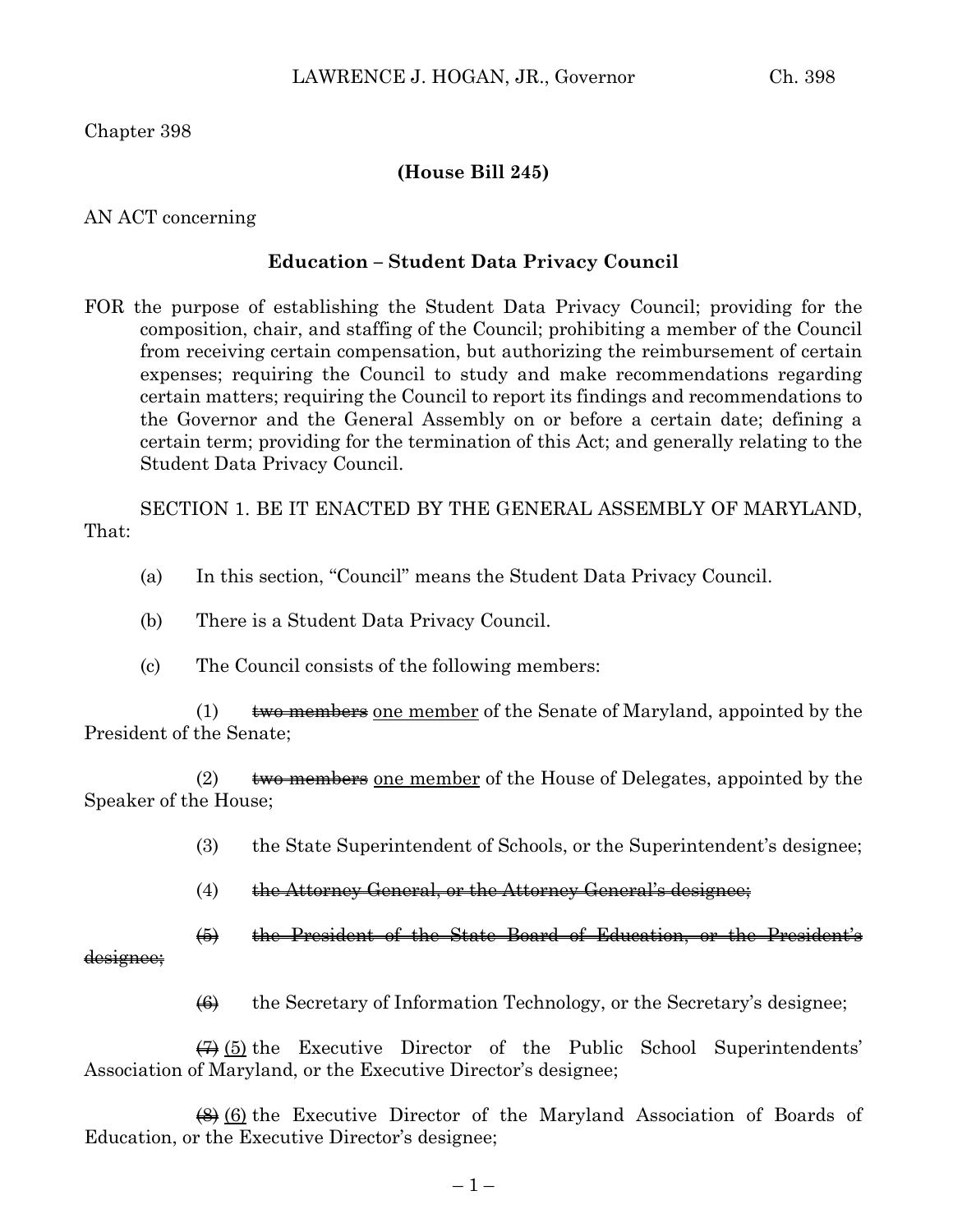$\leftrightarrow$  (7) the President of the Maryland State Education Association, or the President's designee;

 $(10)(8)$  the President of the Maryland PTA, or the President's designee;

and

 $(41)(9)$  the following members appointed by the Chair of the Council:

- (i) one School Data Privacy Officer, or the Officer's designee;
- (ii) one School Information Technology Officer, or the Officer's

designee;

(iii) two representatives of companies, trade associations, or groups who have one representative of a company, trade association, or group who has professional experience in the area of student data privacy or online educational technology services;

(iv)  $\theta$  two members one member of the academic community who study studies  $K-12$  student data privacy; and

(v)  $\theta$  two advocates one advocate for student data privacy who  $\theta$  does not have a professional relationship with a provider of online educational technology services*;*

*(vi) one attorney who is knowledgeable in the laws and regulations that pertain to local school systems;* 

*(vii) one school–based administrator from a public school in the State;* 

*and* 

*(viii)* one teacher from a public school in the State<del>; and</del>

(vi) two parents of a student enrolled in a public school in the State.

(d) The State Superintendent of Schools or the Superintendent's designee shall chair the Council and is responsible for the administration of the Council.

(e) The State Department of Education shall provide staff for the Council.

(f) A member of the Council:

(1) may not receive compensation as a member of the Council; but

(2) is entitled to reimbursement for expenses under the Standard State Travel Regulations, as provided in the State budget.